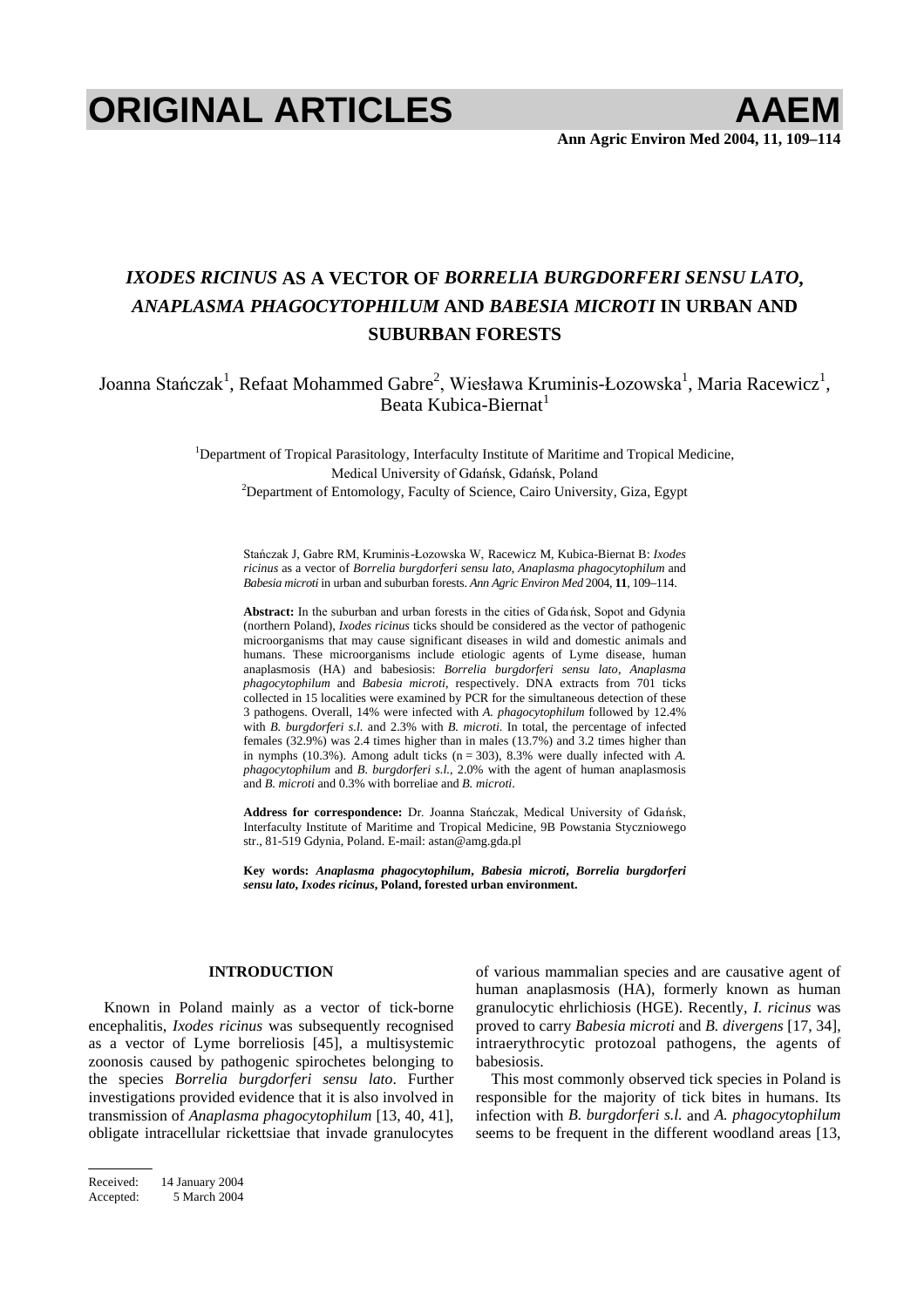35, 36, 40, 45]. However, to date, little is known about the occurrence of these two microrganisms and babesiae in ticks in forested, urban environments in Poland. Studies conducted in 1993–1995 showed that *I. ricinus* was common and numerous in urban and suburban forests of the cities of Gdańsk, Sopot and Gdynia (northern Poland) [46]. In this expanding urban agglomeration, commonly called the Tri-City, newly-built housing estates are localised frequently in wooded settings. This is followed by increasing contacts of inhabitants with previously undisturbed environments and produces risk of exposures to ticks living there. As the presence of *I. ricinus* may lead to establish foci of different zoonoses, the aims of our present study were:

a) to investigate the prevalence of *B. burgdorferi s.l.*, *A. phagocytophilum* and *B. microti* in ticks collected in the recreational, forested areas of the Tri-City;

b) to estimate the frequency of mixed infections; and

c) to evaluate the risk of acquiring infection for residents and visitors from infected ticks.

# **MATERIAL AND METHODS**

**Tick collection.** Questing *I. ricinus* were collected from April–September 2001 by flagging lower vegetation in 15 different sites localised in the urban and suburban forests of Gdańsk (n = 6), Sopot (n = 2) and Gdynia (n = 7). In the laboratory ticks were separated by stage and than preserved in 70% ethanol at room temperature until analysis.

**DNA isolation.** Extraction of DNA was carried out by lysis of crushed ticks in ammonium hydroxide (NH4OH) [30]. Adult ticks were processed individually while nymphs were pooled. Pools contained from 2–6 specimens, depending on the number of nymphs collected at the particular site. The majority of pools  $(n = 72/83)$  consisted of 5 specimens, while the other 10 of 2 ( $n = 3/83$ ), 3  $(n = 3/83)$ , 4  $(n = 2/83)$  and 6 nymphs  $(n = 2/83)$ , respectively. Obtained lysates were kept at -20ºC for further investigation by the polymerase chain reaction (PCR).

**Amplification of DNA of** *B. burgdorferi s.l.* Primers FL6 and FL7 were used to amplify a 276 bp fragment of the flagellin gene of this borreliae species [28]. PCR was performed as described previously [39]. Positive (*B. burgdorferi sensu stricto* strain B 148c/2) and negative (double distilled water /DDW/ in place of template) controls were run with each PCR reaction.

**Amplification of DNA of** *A. phagocytophilum***.** A set of primers EHR 521 and EHR 747, designated to amplify a 247 bp fragment of the 16S rDNA of *A. phagocytophilum*, (formerly *E. phagocytophila*, *E. equi* and HGE agent) [25], was used in the PCR tests. The conditions of PCR were as described earlier [13]. Negative and positive controls were used in each set of PCR reactions. In our previous investigation [13], HGE-1-infected HL60 cells extracted from the IFA assay (MRL Diagnostics, USA) served as positive control. This time, we used tick lysates from positive reactions obtained in the investigations mentioned above and confirmed by the analysis of sequences of the PCR product. They showed only 2 nucleotide differences from the DNA of *A. phagocytophilum* amplified from *I. ricinus* in France (GenBank; gi: 4102574). Negative controls used DDW.

**Amplification of DNA of** *B. microti***.** For *B. microti* a nested PCR was performed with outer primers bab1 and bab4, and inner primers bab2 and bab3 [26], targeting specific fragment from a gene encoding the nuclear small sub-unit ribosomal RNA (SS-rDNA). The primer sets amplify 238 bp and 154 bp fragments, respectively.

Primary reactions used 2.5 µl of genomic DNA as template in a total volume of 25 µl reaction mixture that contained: 0.625 U (0.125 µl) *Taq* polymerase (Gibco), 2.5 µl of  $10 \times PCR$  reaction buffer, 0.75 µl of 50 mM  $MgCl<sub>2</sub>$  (final concentration 1.5 mM) (Gibco), 0.5 µl of 2.5 mM dNTPs mixture (final concentration 0.05 mM) (MBI Fermentas, Lithuania), 1 µl of each 10 µM primer (final concentration 0.4 µM) and 16.625 sterile DDW. DNA of *B. microti* merozoites extracted from mouse blood (kindly provided by Prof. Edward Siński, Department of Zoology, University of Warsaw) was used as positive controls and DDW in place of template as negative controls. Samples were incubated for 1 min in 94ºC and then thermally cycled 35 times at 94ºC for 1 min, 60ºC for 1 min and 72ºC for 2 min. Final extension lasted 7 min at 72ºC.

Nested amplification used 1µl of the primary PCR product dissolved 1:10 as a template in a total volume of 25 µl, as described above, and the primers bab2 and bab3, yielding a 154 bp fragment internal to the reaction product of the first PCR run. For the inner reaction, the same conditions as described for the primary amplification were used, but DNA was amplified for 30 cycles. Nested amplification was found to be necessary because of low sensitivity of the initial reaction of tick templates in comparison with positive control samples, and occurrence of unspecific bands.

All PCR reactions were carried out in Perkin Elmer GeneAmp PCR System 2400 and 9700 thermal cyclers. Amplification products were analysed after electrophoresis in a 2% agarose gel stained with ethidium bromide.

**Data evaluation.** Statistical analysis of the prevalence of infection levels was performed with Pearson's chi<sup>2</sup> test using Yates' correction when the numerical force of subgroup was  $< 10$ ; p values  $< 0.05$  were considered statistically significant. Calculation was done using Statistica 6.0. software (StatSoft Inc., USA).

# **RESULTS**

In total, 701 (398 nymphs, 139 male and 164 female) *I. ricinus* were collected and examined for infection with the agents of human anaplasmosis, Lyme borreliosis and babesiosis. Overall, 14% ticks were infected with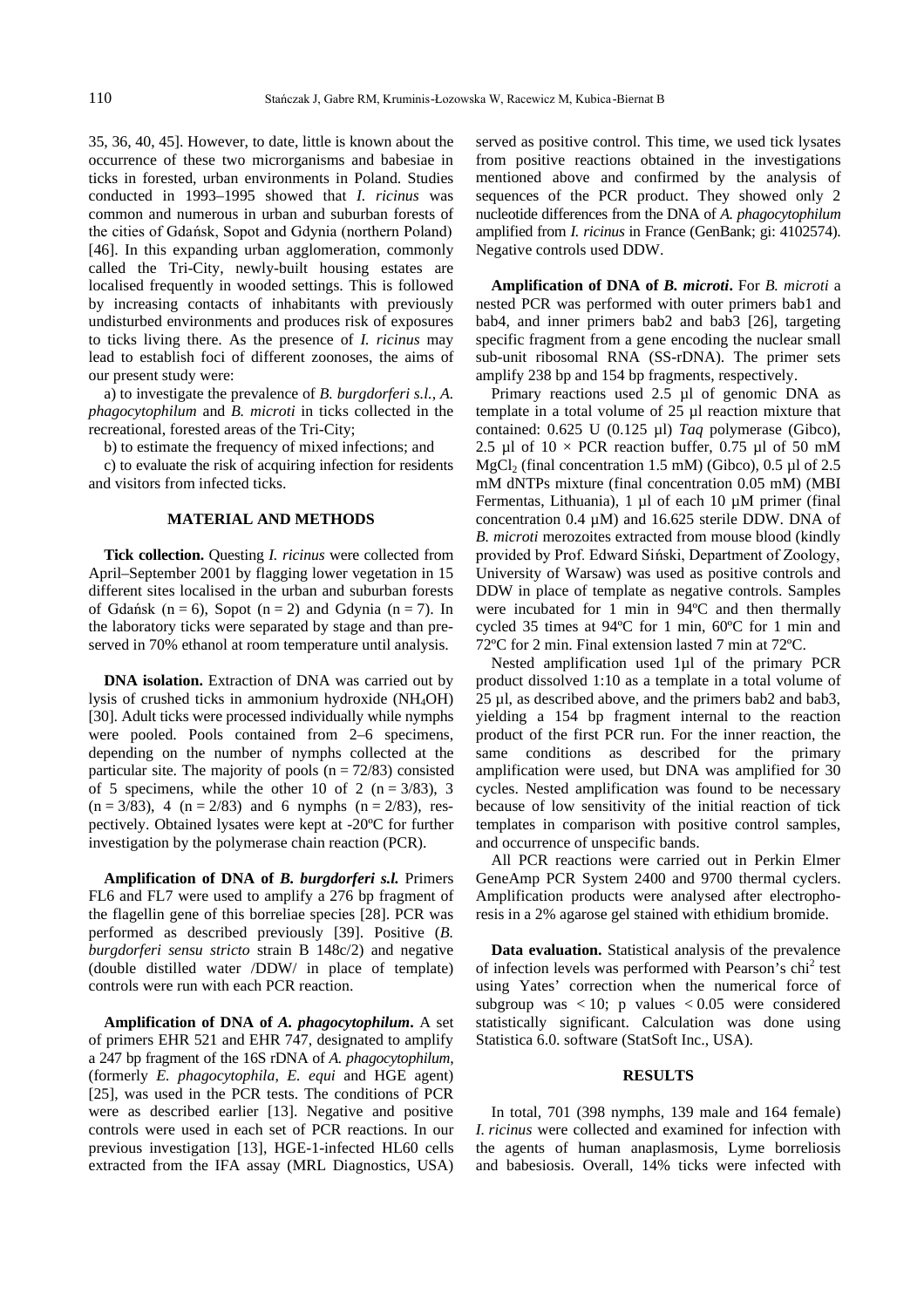## *A. phagocytophilum*, 12.4% with *B. burgdorferi* and 2.3% with *B. microti*, respectively (Tab. 1).

The prevalence of *A. phagocytophilum* infection in *I. ricinus* in particular sites ranged from 0–27.6%. The highest proportion of infected ticks, 19.2%, was noted in the Gdańsk forests, followed by the forests of Gdynia and Sopot with the rate of infection of 11.7% and 5.1%, respectively (Tab. 1). These differences were statistically significant (p = 0.001). Ticks harboured *B. burgdorferi* occurred at the 13/15 collection sites and the infection rate varied there between 4.3–20.9%. The frequency of infection in Gdańsk  $(12.9\%)$  and Gdynia  $(13.7\%)$  was comparable ( $p = 0.77$ ), being 2.5–2.7 fold higher than that observed in Sopot (5.1%) (Tab. 1). However, the differences were not statistically significant ( $p = 0.11$ ). Ticks carried *B. microti* were noted at 10/15 localities (Tab. 1). Percentage of infected specimens ranged there from 0.6– 8.7%. The overall prevalence of infection in the areas of Gdańsk, Sopot and Gdynia were  $3.1\%$ ,  $2.6\%$  and  $1.5\%$ , respectively, and did not differ significantly ( $p = 0.38$ ).

In the case of *B. burgdorferi* and *B. microti* infection, nymphs showed approx. 3 times lower positivity rates (7.0% and 1.3%) compared to adult stage (19.5% and 3.6%, respectively), and an approx. 15 fold lower level of infection (2.0% *vs.* 29.7%) in the case of *A. phagocytophilum*

**Table 2.** Number (percentage) of questing nymphs and adult *I. ricinus* collected in the urban and suburban forests of Gdańsk. Sopot and Gdynia, infected with *B. burgdorferi*, *A. phagocytophilum* and *B. microti*.

| Tick stage    | No.<br>tested | No. (%) ticks infected with |                                   |            |  |
|---------------|---------------|-----------------------------|-----------------------------------|------------|--|
|               |               |                             | B. burgdorferi A. phagocytophilum | B. microti |  |
| Adults        | 303           | 59 (19.5)                   | 90(29.7)                          | 11(3.6)    |  |
| male          | 139           | 19 (13.7)                   | 12(8.6)                           | 6(4.3)     |  |
| female        | 164           | 40 (24.3)                   | 78 (47.6)                         | 5(3.0)     |  |
| <b>Nymphs</b> | 398           | 28(7.0)                     | 8(2.0)                            | 5(1.3)     |  |
| Total         | 701           | 87 (12.4)                   | 98 (14.0)                         | 16(2.4)    |  |

infection (Tab. 2). However, percentage of infected nymphs was estimated at the minimal level provided that each positive pool contained just one infected nymph, thus the actual values are probably higher and the differences in infection levels between nymphs and adult ticks slightly lower.

Among adults, females and males differ significantly in rates of infection by either *A. phagocytophilum* (47.6% and 8.6%) (p < 0.001) and *B. burgdorferi* (24.3% and 13.7%, respectively)  $(p < 0.03)$  while the prevalence of babesial infection was comparable for both stages (4.3% and  $3.0\%$ ) ( $p = 0.78$ ) (Tab. 2).

**Table 1.** Prevalence of *B. burgdorferi s.l.*, *A. phagocytophilum* and *B. microti* in *Ixodes ricinus* ticks in particular collection sites of the Tricity forests in 2001.

| Collection site (city district) |                 | $\mathbf n$ | No. (%) infected ticks <sup>*</sup> |                    |            |  |
|---------------------------------|-----------------|-------------|-------------------------------------|--------------------|------------|--|
|                                 |                 |             | B. burgdorferi s.l.                 | A. phagocytophilum | B. microti |  |
| Gdańsk                          | Wrzeszcz I      | 67          | 14(20.9)                            | 16(23.9)           | 2(3.0)     |  |
|                                 | Wrzeszcz II     | 22          | 1(4.5)                              | 3(23.1)            | 0(0.0)     |  |
|                                 | Stogi           | 29          | 3(10.3)                             | 8(27.6)            | 2(7.0)     |  |
|                                 | Sobieszewo      | 40          | 4(10.0)                             | 11(27.5)           | 1(2.5)     |  |
|                                 | Otomin          | 85          | 12(14.1)                            | 9(10.6)            | 3(3.5)     |  |
|                                 | Firoga          | 44          | 3(6.8)                              | 8(18.2)            | 1(3.1)     |  |
| Subtotal                        |                 | 287         | 37(12.9)                            | 55 (19.2)          | 9(3.1)     |  |
| Sopot                           | <b>Brodwino</b> | 31          | 2(6.5)                              | 3(9.7)             | 0(0.0)     |  |
|                                 | Świemirowo      | 47          | 2(4.3)                              | 1(2.1)             | 2(4.2)     |  |
| Subtotal                        |                 | 78          | 4(5.1)                              | 4(5.1)             | 2(2.6)     |  |
| Gdynia                          | Chwarzno        | 158         | 24(15.2)                            | 19 (12.0)          | 1(0.6)     |  |
|                                 | Marszewo        | 5           | 0(n.c.)                             | 2(n.c.)            | $1$ (n.c.) |  |
|                                 | Witomino        | 70          | 10(14.3)                            | 3(4.3)             | 0(0.0)     |  |
|                                 | Leszczynki      | 18          | 3(16.7)                             | 2(11.1)            | 0(0.0)     |  |
|                                 | Redłowo         | 3           | 0(n.c.)                             | 0(n.c.)            | $1$ (n.c.) |  |
|                                 | Obłuże          | 23          | 4(17.4)                             | 3(13.0)            | 2(8.7)     |  |
|                                 | Łężyce          | 58          | 5(8.6)                              | 10(17.2)           | 0(0.0)     |  |
| Subtotal                        |                 | 336         | 46(13.7)                            | 39(11.7)           | 5(1.5)     |  |
| <b>TOTAL</b>                    |                 | 701         | 87 (12.4)                           | 98 (14.0)          | 16(2.3)    |  |

n - number tested;  $\ast$  - Infection rate of ticks in particular collection site was calculated when number of collected ticks  $\geq$  10; n.c. - not calculated.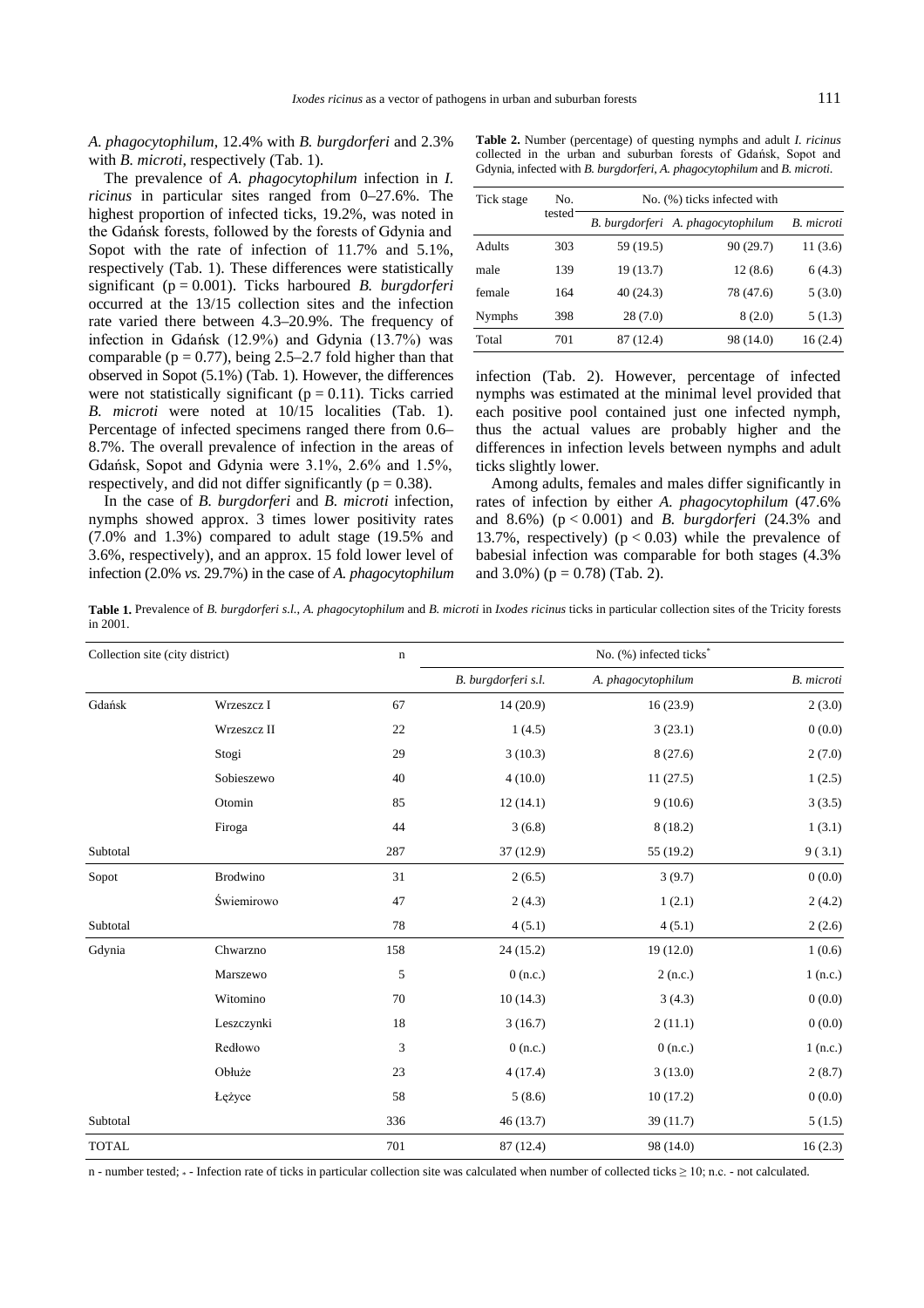| Tick stage<br>n     |     | Number of (%) ticks infected with single species |                                     |                           | Number of (%) ticks infected with mixed species                |                                                                           |                                    | None      |
|---------------------|-----|--------------------------------------------------|-------------------------------------|---------------------------|----------------------------------------------------------------|---------------------------------------------------------------------------|------------------------------------|-----------|
|                     |     | Anaplasma<br>phagocytophilum                     | <i>Borrelia</i><br>burgdorferi s.l. | <b>Babesia</b><br>microti | Anaplasma<br>phagocytophilum<br>+ Borrelia<br>burgdorferi s.l. | Anaplasma<br>$phagocytophillum$ burgdorferi s.l. +<br>$+$ Babesia microti | <b>Borrelia</b><br>Babesia microti | species   |
| Females<br>Subtotal | 164 | 53(32.3)                                         | 19(11.6)<br>73 (44.5)               | 1(0.6)                    | 21(12.8)                                                       | 4(2.4)<br>25(15.2)                                                        | 0(0.0)                             | 66 (40.3) |
| Males<br>Subtotal   | 139 | 6(4.3)                                           | 14(10.1)<br>23(16.5)                | 3(2.2)                    | 4(2.9)                                                         | 2(1.4)<br>7(5.0)                                                          | 1(0.7)                             | 109(78.5) |
| Total<br>Subtotal   | 303 | 59 (14.5)                                        | 33(10.9)<br>96(31.7)                | 4(1.3)                    | 25(8.3)                                                        | 6(2.0)<br>32(10.6)                                                        | 1(0.3)                             | 175(57.7) |

**Table 3.** Infection and co-infection of adult *I. ricinus* ticks with *Anaplasma phagocytophilum*, *Borrelia burgdorferi s.l.* and *Babesia microti*.

In the majority of adults  $(n = 96/303, i.e. 31.7\%)$ , infections with single pathogenic species were observed, although co-infections were also detected ( $n = 32/303$ , i.e. 10.6%). Twenty five ticks (8.3%) had dual infection with *A. phagocytophilum* and *B. burgdorferi* with higher prevalence in females (12.8%) than in males (2.9%). Six ticks (2.0%) were co-infected with the agent of human anaplasmosis and *B. microti*, and one (0.3%) male tick was infected with *B. burgdorferi* and *B. microti* (Tab. 3).

#### **DISCUSSION**

The suburban and urban forests of the Tri-City agglomeration consist primarily of beech trees or, rarely, planted pines and spruces. Sparse patches of forests grow on dry (oak-hornbeam forest) or marshy (alder-ash riparian forest) ground. Diversity of habitats and a wide range of vertebrate tick hosts create suitable conditions for development and survival of *I. ricinus*. The occurrence of deer is especially important as the density of large hosts, on which adult females feed to produce next generation, seems mainly to determine the abundance of this tick species [18]. We confirmed that densities of *I. ricinus* in the Tri-City forests are relatively high and found ticks to be infected with *B. burgdorferi s.l.*, *A. phagocytophilum* and *Babesia microti*.

The overall level of tick infection with *B. burgdorferi s.l.* (12.4%) is comparable with the positivity rate (7.2– 12.8%) noted there during previous investigations in 1994–1995 [46] and shows that Lyme borreliosis focus is well established in the studied area. It is also in agreement with data from the urban and suburban biotopes of other Polish and European cities. In Poland, positive ticks were found in the city of Katowice (4–12.3%) [27], Warsaw  $(19.2-31\%)$  [33] and Poznań  $(9.5-34.6\%)$  [24]. Borreliae infection was reported in England in 5–12% ticks from 2 London parks [12], in 7.9–9.7% *I. ricinus* from the different habitats in Prague (Czech Republic) [29] and in 12.8–15% ticks from the park forests and pericentral areas of the city of Košice (Slovakia) [23].

Contrary to the well-documented data on the occurrence of *B. burgdorferi s.l.* in urban, forested environment, reports concerning the prevalence of *A.* 

*phagocytophilum* and *B. microti* in such habitats are still rare. In Poland, the agent of human anaplasmosis has so far been observed in 3.3% and 20.5% ticks collected in the forests surrounding 2 summer resorts, the town of Krynica Morska (northern Poland) and the village of Białowieża (north-eastern Poland) [41], and in 1.4% ticks from the suburban forests of the city of Szczecin (northwestern Poland) [35]. In comparison, in different woodland areas in northern Poland, the level of infection among ticks varied between 7.7–38.5% [40]. The result obtained in this study (14%) is in agreement with that given above.

Demonstration of *B. microti*-infected ticks (2.3%) in the Tri-City forests confirm recent findings that *I. ricinus*  can be also involved in circulation of *B. microti* in Europe [7, 11, 34] where to date tick infection rates with babesiae have been calculated at 7.4% in Slovenia [7] and 6.2% in north-western Poland [34]. These data and detection of anti-*B. microti* antibodies in 1.8–5.4% of people exposed to ticks in some regions of Germany [15, 44] and Switzerland (1.5%) [8] support the suggestion that human exposure to this pathogen may occur more often in Europe than has been recognised [8, 43].

The prevalence of *B. burgdorferi* and *B. microti* infection in questing ticks increased approx. 3-fold from nymphal to adult stage, while the prevalence of infection with *A. phagocytophilum* showed an approx. 15-fold increase. Our results confirm similar observations by Levin *et al.* [21]. In their opinion, such dissimilarities between 2 pathogens suggests that their natural cycles differ. They share the same species of vector, but the principal amplifying hosts are not the same. Thus, small mammals, mainly rodents are recognised as competent reservoir hosts both for *B. burgdorferi s.l.* and *B. microti* [9, 16, 43] while large wild mammals, such as roe deer (*Capreoplus capreolus*) in Europe [2, 22, 42] are considered as potential reservoirs for *A. phagocytophilum*.

The phenomenon of mixed infection noted in the present study has already been noted. Coexistence of *B. burgdorferi* and *B. microti* was observed in 0.6% of ticks from north-western Poland [37] while *B. burgdorferi* and *A. phagocytophilum* in 5–16.7% *I. ricinus* from northeastern Poland [13, 40]. The latter type of dual infection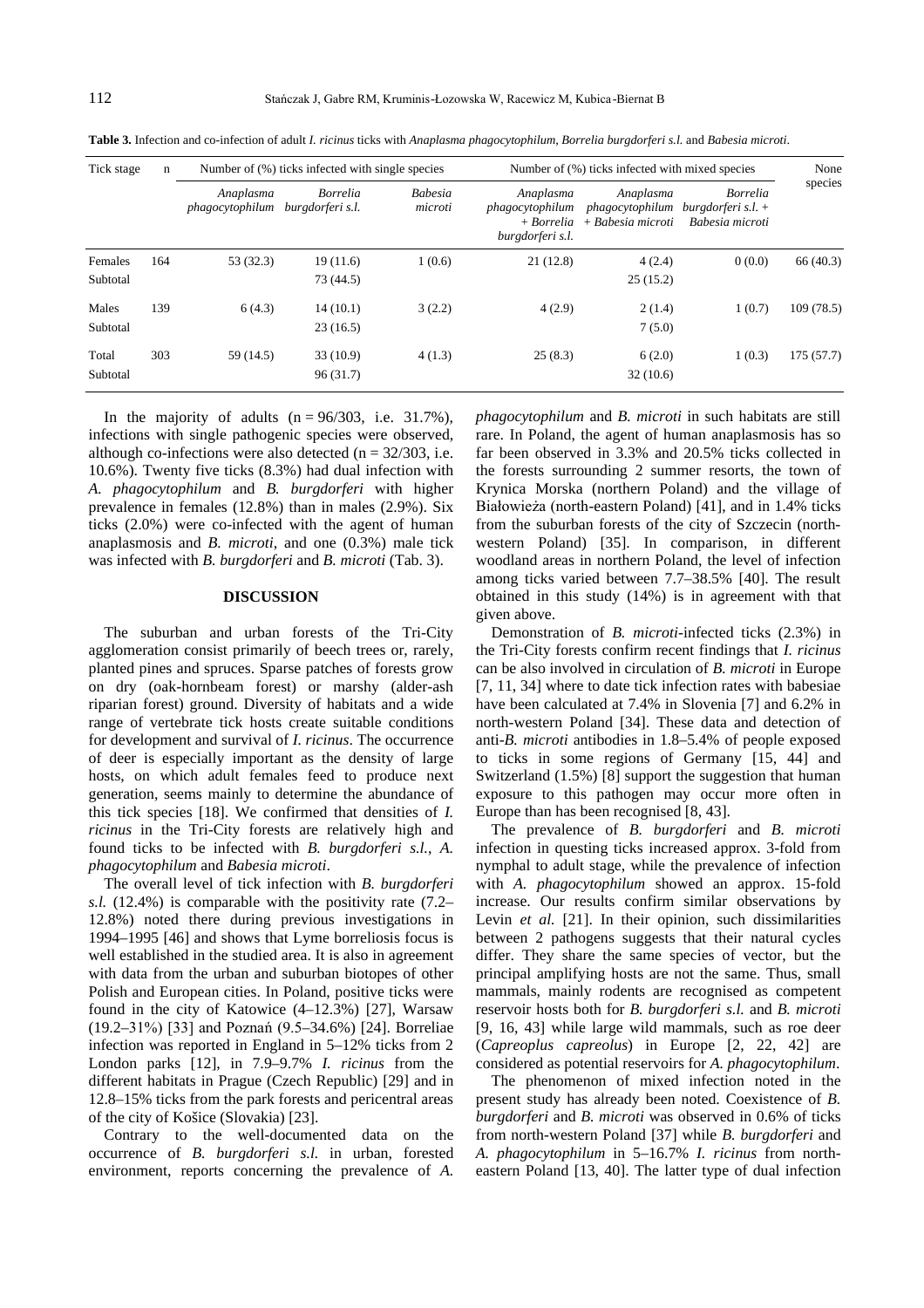seems to be frequent in *Ixodes* spp. It has been noted in different European countries, in the USA and China with various prevalence: 0.7–28.2% [3, 4, 5, 6, 14, 18, 19, 20, 31]. Moreover, Skotarczak *et al.* (38) in *I. ricinus* in Poland noted for the first time even triple infection with *B. burgdorferi s.l.*, *A. phagocytophilum* and *B. microti*.

People also may acquire concurrent infections as a consequence of a single tick bite [1]. Thus, local physicians should consider the possibility of co-infection with different pathogens for those who declare a tick bite and/or develope Lyme borreliosis or flu-like symptoms. More attention should be paid to the problem and health authorities should take preventive steps, first of all by providing advice to people on methods of avoiding tick attacks, in recognising attached tick and their proper removal.

#### **CONCLUSIONS**

Knowledge of the distribution of *I. ricinus* and estimation of infection level of ticks with the etiologic agents of Lyme disease, HGE and babesiosis can be helpful in preventing the transmission of these emerging zoonosis to humans. Results presented in this paper confirm that *B. burgodrferi s.l.*, *A. phagocytophilum* and *B. microti* circulate in the suburban and urban forests of the Tri-City agglomeration and indicate a potential risk for the residents of the cities and their surrounding areas, as well as for visitors, to contract these tick-borne agents.

#### **Acknowledgments**

This investigation was financially supported by the Polish State Committee for Scientific Research (KBN).

#### **REFERENCES**

1. Ahkee S, Ramirez J: A case of concurrent Lyme meningitis with ehrlichiosis. *Scand J Infect Dis* 1996, **28**, 527-528.

2. Alberdi MP, Walker AR, Urquhart KA: Field evidence that roe deer (*Capreolus capreolus*) are a natural host for *Ehrlichia phagocytophila*. *Epidemiol Infect* 2000, **124**, 315-323.

3. Baumgarten BU, Röllinghoff M, Bogdan C: Prevalence of *Borrelia burgdorferi* and granulocytic and monocytic ehrlichiae in *Ixodes ricinus* ticks from southern Germany. *J Clin Microbiol* 1999, **37**, 3448-3451.

4. Cao W-C, Zhao Q-M, Zhang P-H, Yang H, Wu X-M, Wen B-H, Zhang X-T, Habbema JDK: Prevalence of *Anaplasma phagocytophila* and *Borrelia burgdorferi* in *Ixodes persulcatus* ticks from northeastern China. *Am J Trop Med Hyg* 2003, **68**, 547-550.

5. Courtney JW, Dryden RL, Montgomery J, Schneider BS, Smith G, Massung RF: Molecular characterisation of *Anaplasma phagocytophilum* and *Borrelia burgdorferi* in *Ixodes scapularis* ticks from Pennsylvania. *J Clin Microbiol* 2003, **41**, 1569-1573.

6. Derdáková M, Halánová M, Stanko M, Štefančiková A, Čisláková A, Pet'ko B: Molecular evidence for *Anaplasma phagocytophilum* and *Borrelia burgdorferi sensu lato* in *I. ricinus* ticks from eastern Slovakia. *Ann Agric Environ Med* 2003, **10**, 269-271.

7. Duh D, Petrovec M, Avsic-Zupanc T: Diversity of *Babesia* infecting European sheep ticks (*Ixodes ricinus*). *J Clin Microbiol* 2001, **39**, 3395-3397.

8. Foppa IM, Krause PJ, Spielman A, Goethert H, Gern L, Brandt B, Telford III SR: Entomologic and serologic evidence of zoonotic transmission of *Babesia microti*, eastern Switzerland. *Emerg Infect Dis* 2002, **8**, 722-726.

9. Gern L, Estrada-Peña A, Frandsen F, Gray JS, Jaenson TG, Jongejan F, Kahl O, Korenberg E, Mehl R, Nuttall PA: European reservoir hosts of *Borrelia burgdorferi sensu lato*. *Zentralbl Bakteriol* 1998, **287**, 196-204.

10. Gray JS, Kahl O, Jenetzki C, Stein J. Studies on the ecology of Lyme disease in a deer forest in County Galway, Ireland. *J Med Entomol* 1992, **29**, 915-920.

11. Gray J, von Stedingk LV, Gürtelschmidt M, Grantström M: Transmission studies of *Babesia microti* in *Ixodes ricinus* ticks and gerbils. *J Clin Microbiol* 2002, **40**, 1259-1263.

12. Guy EC, Farquhar RG: *Borrelia burgdorferi* in urban parks. *Lancet* 1991, **338**, 253

13. Grzeszczuk A, Stańczak J, Kubica-Biernat B: Serological and molecular evidence of human granulocytic ehrlichiosis focus in the Białowieża Primeval Forest (Puszcza Białowieska), north-eastern Poland. *Eur J Clin Microbiol Infect Dis* 2002, **21**, 6-11.

14. Hildebrandt A, Schmidt KH, Wilske B, Dorn W, Straube E, Fingerle V. Prevalence of four species of *Borrelia burgdorferi sensu lato* and coinfection with *Anaplasma phagocytophila* in *Ixodes ricinus* ticks in central Germany. *Eur J Clin Microbiol Infect Dis* 2003, **22**, 364- 367.

15. Hunfeld KP, Lambert A, Kampen H, Albert S, Epe C, Brade V, Tenter AM: Seroprevalence of *Babesia* infections in humans exposed to ticks in midwesterm Germany. *J Clin Microbiol* 2002, **40**, 2431-2436.

16. Karbowiak G, Siński E: The finding of Babesia microti in bank vole *Clethrionomys glareolus* in the district of Mazury Lakes (Poland). *Acta Parasitol* 1996, **41**, 50-51.

17. Kuźna-Grygiel W, Bukowska K, Cichocka A, Kosik-Bogacka D, Skotarczak B: The prevalence of piroplasms in a population of *Ixodes ricinus* (Acari: Ixodidae) from north-western Poland. *Ann Agric Environ Med* 2002, **9**, 175-178.

18. Layfield, D, Guilfoile, P. The prevalence of *Borrelia burgdorferi* (Spirochaetales: Spirochaetaceae) and the agent of human granulocytic ehrlichiosis (Rickettsiaceae: Ehrlichieae) in *Ixodes scapularis* (Acari; Ixodidae) collected during 1998 and 1999 from Minnesota. *J Med Entomol* 2002, **39**, 218-220.

19. Leutenegger CM, Pusterla N, Mislin CN, Weber R, Lutz H: Molecular evidence of coinfection of ticks with *Borrelia burgdorferi sensu lato* and the human granulocytic ehrlichiosis agent in Switzerland. *J Clin Microbiol* 1999, **37**, 3390-3391.

20. Levin ML, des Vignes F, Fish D. Disparsity in the natural cycles of *Borrelia burgdorferi* and the agent of human granulocytic ehrlichiosis. *Emer Infect Dis* 1999, **5**, 204-208.

21. Levin ML, Fish D. Acquisition of coinfection and simultaneous transmission of *Borrelia burgdorferi* and *Ehrlichia phagocytophila* by *Ixodes scapularis* ticks. *Infect Immun* 2000, **68**, 2183-2186.

22. Liz JS, Sumner JW, Pfister K, Brossard M: PCR detection and serological evidence of granulocytic ehrlichial infection in roe deer (*Capreolus capreolus*) and chamois (*Rupicarpa rupicarpa*). *J Clin Microbiol* 2002, **40**, 892-897.

23. Nadzamová D, Pet'ko B, Štefančiková A, Čisláková L, Štěpanová G, Šeba M: Potential foci of Lyme borreliosis in towns. *Centr Eur J Publ Health* 2000, **8**, 176-178.

24. Nowosad A, Jenek J, Głazaczow A, Szkaradkiewicz A: Occurrence of the spirochetes *Borrelia burgdorferi sensu lato* in ticks *Ixodes ricinus* (L.) from selected municipal woods of the city of Poznań. Wiad *Parazytol* 1999, **45**, 533-534.

25. Pancholi P, Kolbert CP, Mitchel,PD, Reed KD, Dumler JS, Bakken JS, Telford III SR, Persing D: *Ixodes dammini* as a potential vector of human granulocytic ehrichiosis. *J Infect Dis* 1995, **172**, 1007- 1012.

26. Persing DH. PCR detection of *Babesia microti*. **In:** Persing DH, Smith TF, Tenover PC, White TJ (Eds): *Diagnostic Molecular Microbiology. Principles and applications*, 475-479. Washington: American Society for Microbiology 1993.

27. Pet'ko B, Siuda K, Stanko M, Tresová G, Karbowiak G, Fričovă J: *Borrelia burgdorferi sensu lato* in the *Ixodes ricinus* ticks in southern Poland. *Ann Agric Environ Med* 1997, **4**, 263-269.